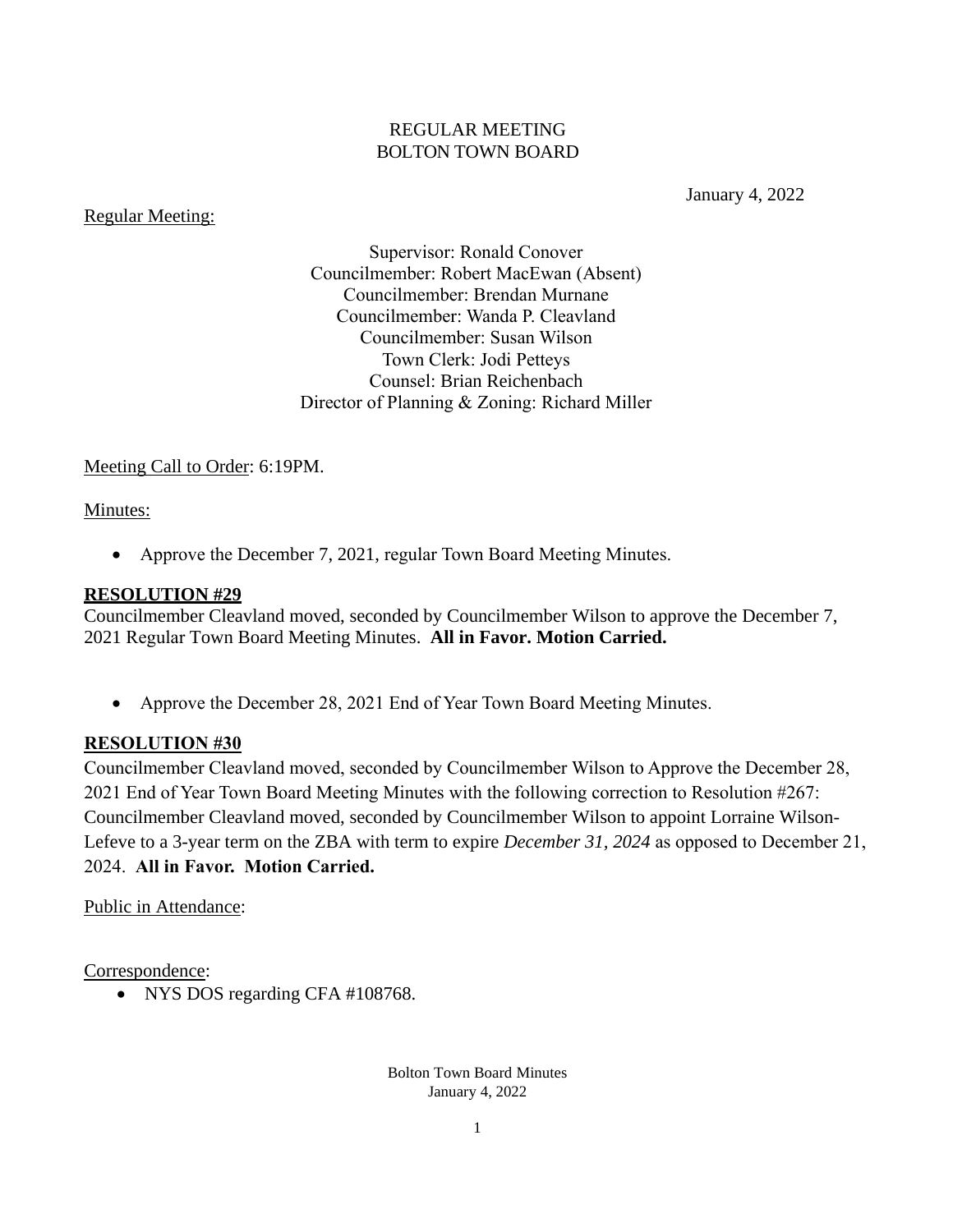- Terry Wespestad, cross country skiing on Sagamore Golf Course.
- The Conkling Center January 2022 Newsletter.
- Adirondack Council Newsletter.
- Association of Towns regarding the Annual Meetings and Budget Hearing.
- Village of Lake George, Mayor's Annual Report.

### **Committee Reports:**

### **Councilmember Rob MacEwan (Absent)**

Highway:

Justice Court:

Transfer Station:

Recreation:

EMS:

# **Councilmember Brendan Murnane**

## **Councilmember Susan Wilson**

## Planning / Zoning:

• The Planning Office for the month of September collected fees in the amount of \$1,865.00 for various items including Certificates of Compliance, Variances, Short Term Rental Permits, Site Plan Reviews, Stormwater Permits and After the Fact Fees.

## **Councilmember Wanda Cleavland**

Police:

• 34 patrol shifts, 205 reportable activities & 188 property checks.

## Town Clerk:

- Total Local Shares Remitted:  $$8,761.28$
- Total Non-Local Revenues: \$48.22
- Total State, County And Local Revenues: \$8,809.50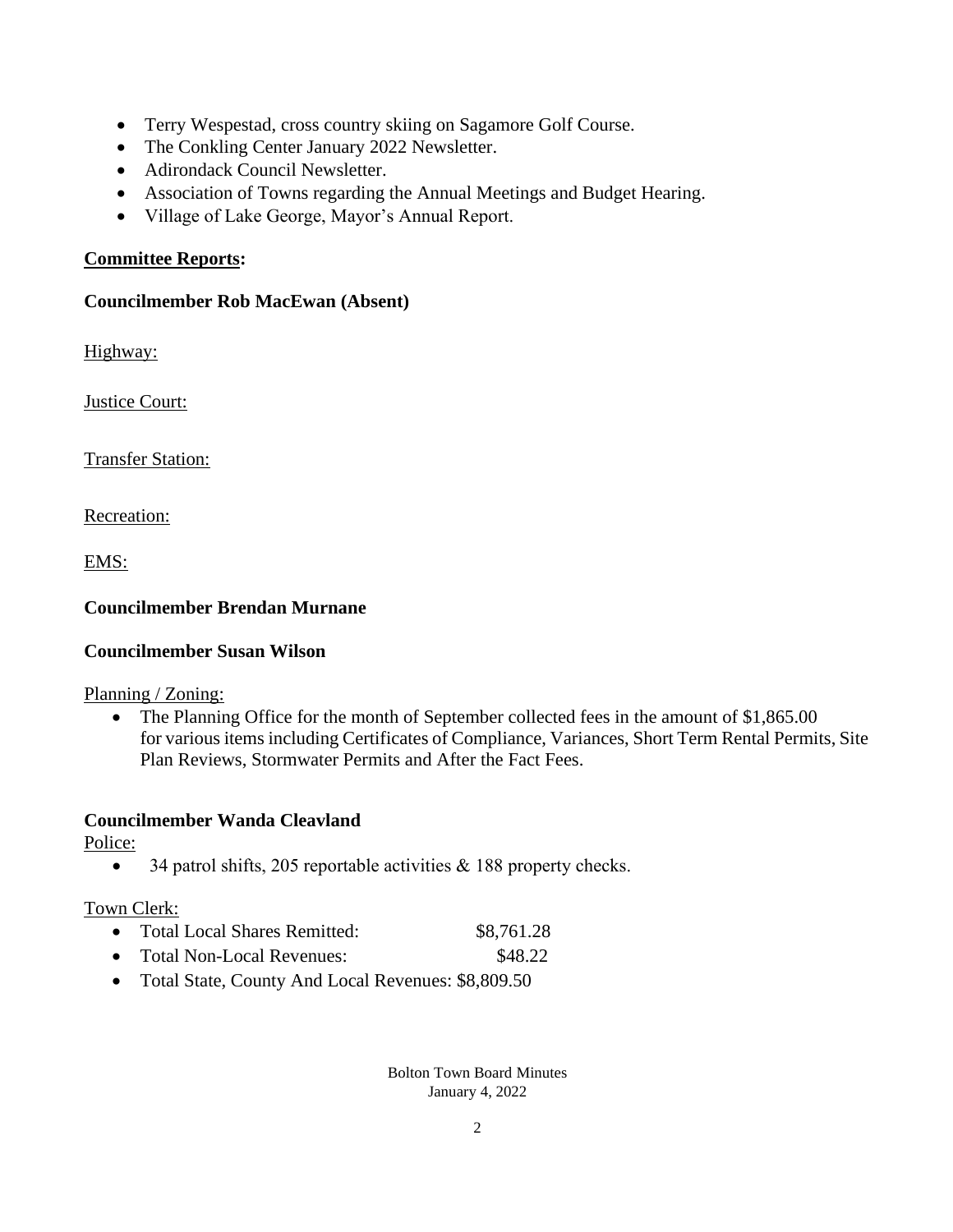### **Supervisor's Report:**

- Deposits: \$832,037.34
- Disbursements: \$856,484.45
- Sewer Main Emergency Repair, big break on weather, great response by staff and Ellsworth Construction.
- CFA LWRP Grant for Veterans Park \$975,000
- NYS DEC Grant for the Woodchip Bioreactor \$246,000
- Welcome new Board Member Brendan Murnane.
- Welcome our new Counsel Brian Reichenbach.

### New Business:

• Resolution appointing Jodi Petteys Registrar of Vital Statistics.

## **RESOLUTION #31**

Councilmember Cleavland moved, seconded by Councilmember Wilson appointing Jodi Petteys Registrar of Vital Statistics. **All in Favor. Motion Carried.**

• Resolution appointing Rebecca Coon Deputy Registrar of Vital Statistics.

## **RESOLUTION #32**

Councilmember Wilson moved, seconded by Councilmember Cleavland appointing Rebecca Coon Deputy Registrar of Vital Statistics. **All in Favor. Motion Carried.**

• Resolution appointing Kelli Street Sub-Registrar of Vital Statistics.

# **RESOLUTION #33**

Councilmember Murnane moved, seconded by Councilmember Wilson appointing Kelli Street Sub-Registrar of Vital Statistics. **All in Favor. Motion Carried.**

• Resolution to approve Occupancy Tax Advisory Committee recommendations for 2022.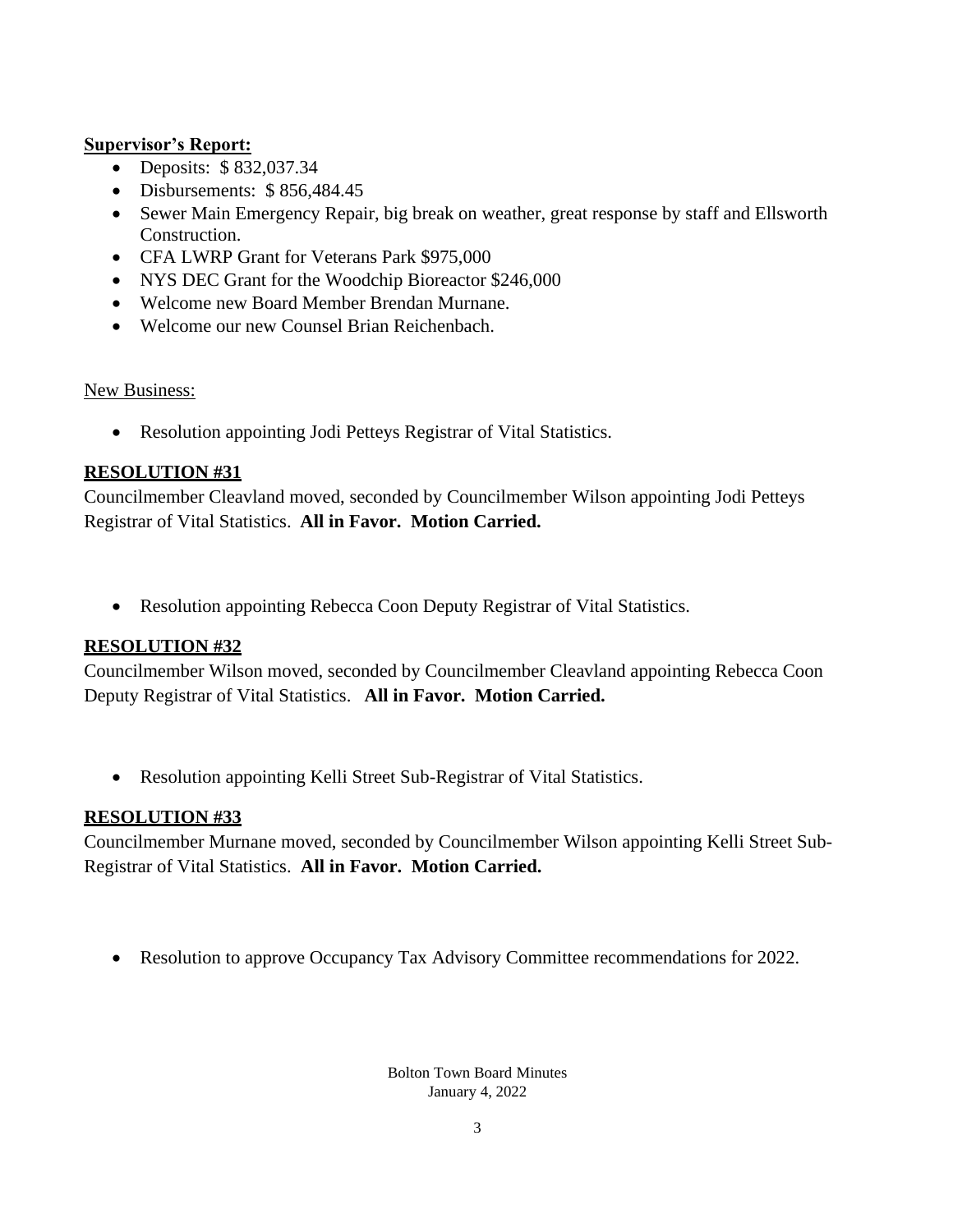## **RESOLUTION #34**

Councilmember Wilson moved, seconded by Councilmember Murnane to approve the Occupancy Tax Advisory Committee recommendations for 2022. **All in Favor. Motion Carried.**

• Resolution to appoint Robert Kennedy to complete the unexpired term of Brendan Murnane on the Bolton Zoning Board with term to expire 12/31/2023.

### **RESOLUTION #35**

Councilmember Cleavland moved, seconded by Councilmember Wilson to appoint Robert Kennedy to complete the unexpired term of Brendan Murnane on the Bolton Zoning Board with term to expire 12/31/2023. **All in Favor. Motion Carried.**

• Resolution to enter into professional service agreement with Michael Muller Esq. at a rate of \$200 per hour.

### **RESOLUTION #36**

Councilmember Cleavland moved, seconded by Councilmember Murnane to enter into professional service agreement with Michael Muller Esq. at a rate of \$200 per hour. **All in Favor. Motion Carried.**

Convene as Bolton Water District

#### **RESOLUTION #37**

Councilmember Wilson moved, seconded by Councilmember Cleavland to convene as the Town of Bolton Water District. **All in Favor. Motion Carried.**

• Resolution authorizing Supervisor to enter Contract for chemical service for 2022 with Old Saratoga Associates LLC, for Copper Sulfate services for the water district, at a cost of \$11,588.

#### **RESOLUTION #38**

Councilmember Cleavland moved, seconded by Councilmember Murnane authorizing Supervisor to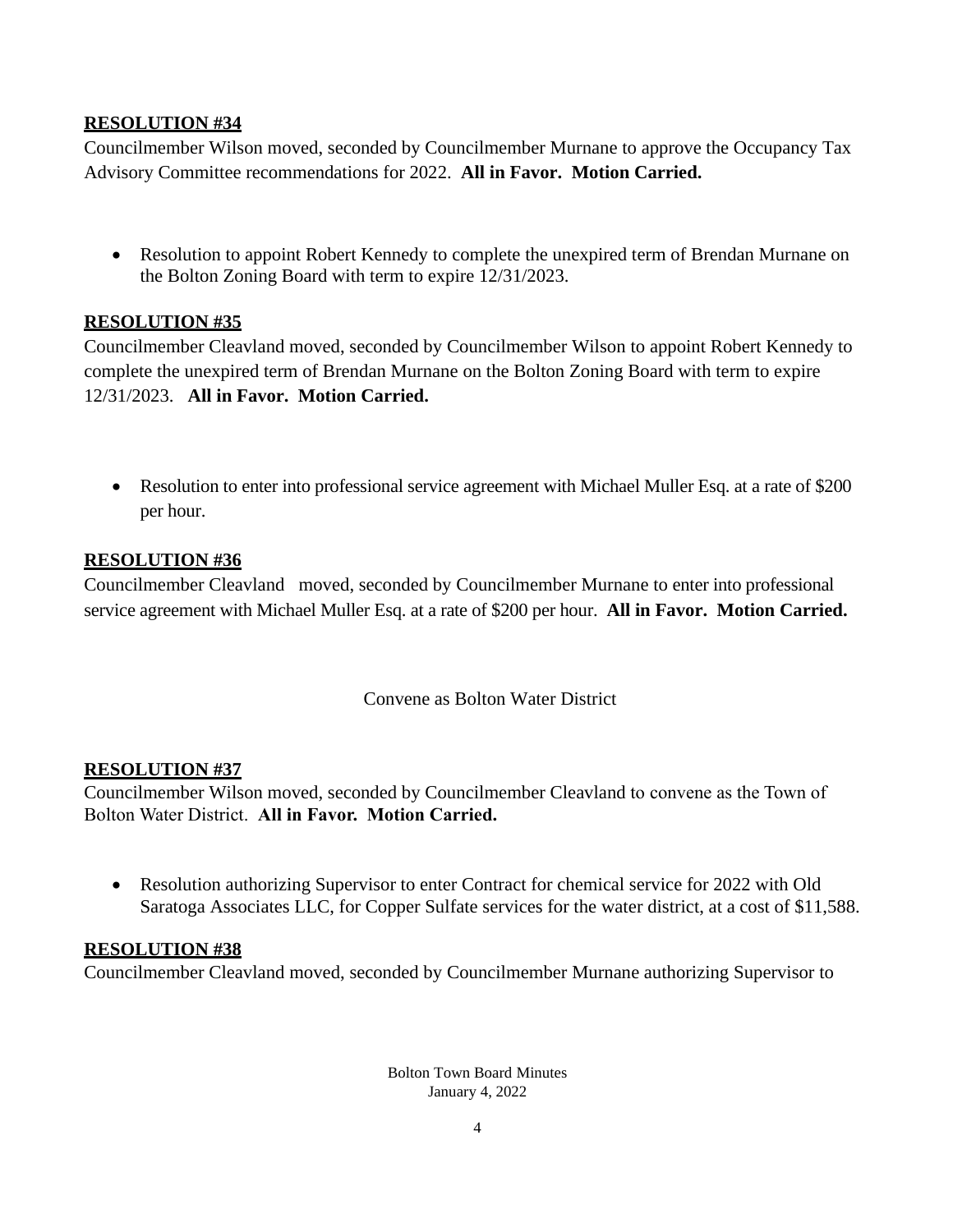enter Contract for chemical service for 2022 with Old Saratoga Associates LLC, for Copper Sulfate services for the water district, at a cost of \$11,588. **All in Favor. Motion Carried.**

Reconvene as Bolton Town Board

#### **RESOLUTION #39**

Councilmember Wilson moved, seconded by Councilmember Murnane to reconvene as the Bolton Town Board. **All in Favor. Motion Carried.**

#### **Public in Attendance:**

#### **RESOLUTION #40**

Councilmember Cleavland moved, seconded by Councilmember Wilson to approve the following transfers: **All in Favor. Motion Carried.**

#### TRANSFERS FOR JANUARY 2022

| To                     | From               | Amount     |
|------------------------|--------------------|------------|
| <b>GENERAL:</b>        |                    |            |
| 1910.4 Unallocated Ins | 1990.4 Contingency | \$7,303.00 |

#### **RESOLUTION #41**

Councilmember Wilson moved, seconded by Councilmember Murnane to approve payment of the following bills: **All in Favor. Motion Carried.**

#### Pay the Bills:

Abstract 1

| General          | $1 - 10$ | 127,084.07 |
|------------------|----------|------------|
| Highway          |          | 8,702.00   |
| Sewer            | $1 - 3$  | 28,747.82  |
| Water            | $1 - 2$  | 11,253.00  |
| Rogers Park PH 5 |          | 38,020.08  |